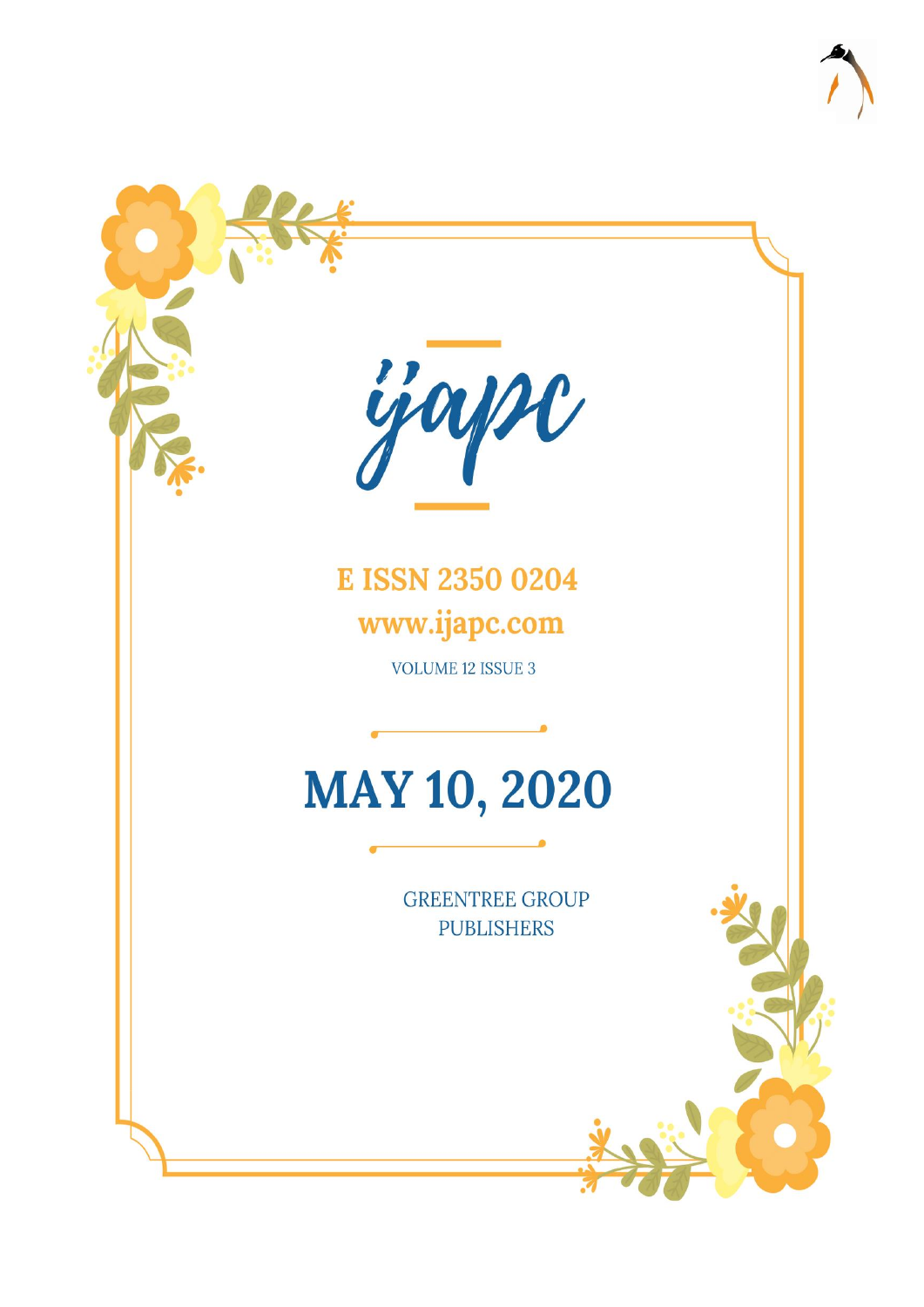

# **Int J Ayu Pharm Chem**

REVIEWARTICLE www.ijapc.com

**e-ISSN 2350-0204**

# **Pharmacodynamics of** *Nasya***-***Karma***: A Review**

Sapna Kumari Vishwas<sup>1\*</sup>, Anil Kumar<sup>2</sup>, K K Sharma<sup>3</sup>, SanjayGupta<sup>4</sup> and Parul Sharma<sup>5</sup>

1-5Dept. of Panchkarma,Rishikul Campus, U.A.U. Haridwar, UK, India

#### **ABSTRACT**

*Nasya Karma* is one among five procedures of *Panchakarma*, in which processed medicines is delivered through nasal route, either in the form of *Ghee*, oil, powder, liquid or smoke. It is particularly indicated in the treatment of *Urdhavajatrugata Rogas*(diseases occurring in the organs situated in *Shira Pradesha*/above the clavicle) but it works on the diseases of whole body by improving the activity of the different glands and nervous system. According to *Ayurvedic* classics *Nasa* is the entrance (doorway) of *Shira Pradesha* which means that it might be connected pharmacodynamically through neurovascular system i.e.blood vessels &nervous system (olfactory nerves). The *Nasya Dravya* which is administered in nostrils reaches to the *Shira* and eliminates the vitiated *Doshas*, which are responsible for producing disorders. Pharmacodynamics of the *Nasya Karma* can be understood through various mechanisms related to anatomical and physiological studies i.e. absorption mechanism, vascular pathway, lymphatic pathway & neural pathway.

## **KEYWORDS**

*Nasya Karma, Doorway, Pharmacodynamics, Shira, Panchakarma.*



\_\_\_\_\_\_\_\_\_\_\_\_\_\_\_\_\_\_\_\_\_\_\_\_\_\_\_\_\_\_\_\_\_\_\_\_\_\_\_\_\_\_\_\_\_\_\_\_\_\_\_\_\_\_\_\_\_\_\_\_\_\_\_\_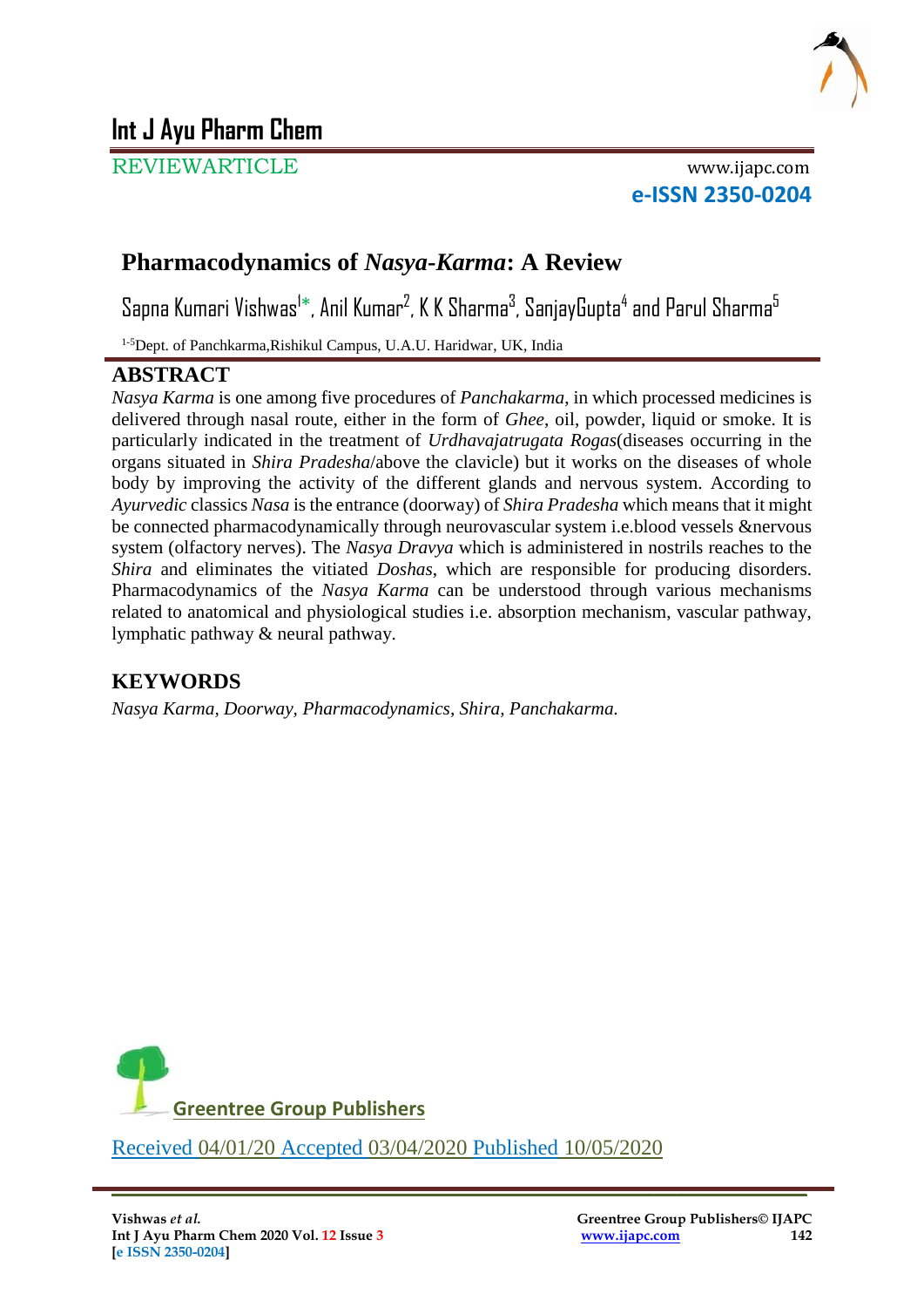

### **INTRODUCTION**

*Nasa* (nose) is the organ of smell, which is included one among the *Panchagyanendriya*, and it's functions are not limited to respiration and olfaction, but also act as a good pathway for medicinal administration. *Nasya Karma* is a specific therapeutic procedure of *Panchakarma,*where the drug is instilled through nostrils (gate way of brain). The role of *Nasya Karma* is not limited to *Shirovirechana* i.e. elimination of morbid *Doshas* and as *Shamana*, controlling the *Doshas* but also plays vital role in nourishing the *Panchagyanendriya Adhisthana* located in *Shira*. In *Ayurveda Shira* has been given prime importance, and considered it as one of the principle vital organ of the body, where *Prana* (i.e. life) stand and site for all *Indriyas* (sense organs), hence known as *Uttamanga*<sup>1</sup> . The channels which are carrying the sensory and motor impulses from the *Shira* are like the rays from the Sun, that reaches all over the body<sup>2</sup>.

Whenever processed drugs are introduced in nostrils, where they travels the entire passage and reaches to the porous cribriform plate, and from there it gets absorbed and reaches to tissues of the brain. In our daily life due to some medicines like pain killers/antibiotics/oralcontraceptives/steroids, and due to tobacco, alcohol, irregular food habits, sleeping disturbance, suppression, mental stresses, depression, night awaking, day sleeping & other life style related factors, mankind get *Shirogata Rogas* and suffered from many terrible disorders. Hence, it is the need of time to know about *Nasya* procedure in *Panchakarma* & its importance by which a common man gets healthy life without having any disease<sup>3</sup>. In Pharmacodynamics of *Nasya Karma,*first step is mucosal absorption mechanism, after getting absorbed into the mucosa the drug may take the vascular or the neural or lymaphatic pathway to show its action on body or on diseases.

### **LITERATURE REVIEW**

Our classical texts have been vividly elaborate various types of *Nasya* according to different aspects whereas according to functions there are three types of  $Nasya<sup>4</sup>$  i.e.

1. *Virechana Nasya* **(Cleansing**  *Nasya***):**It denotes elimination of vitiated *Doshas* from *Shira Pradesh*. After administration of *Nasya Dravya*, it enters into the *Shirah Pradesh* and eradicates exclusively the morbid matter, as nasal discharge, tear & salivation. Mainly used to treat *Kaphaja* diseases.

#### 2. *Snehana*/*BrihmanaNasya*

 $\mathcal{L}_\mathcal{L}$  , and the contribution of the contribution of the contribution of the contribution of the contribution of the contribution of the contribution of the contribution of the contribution of the contribution of

**(Nutrition** *Nasya***):**It imparts strength to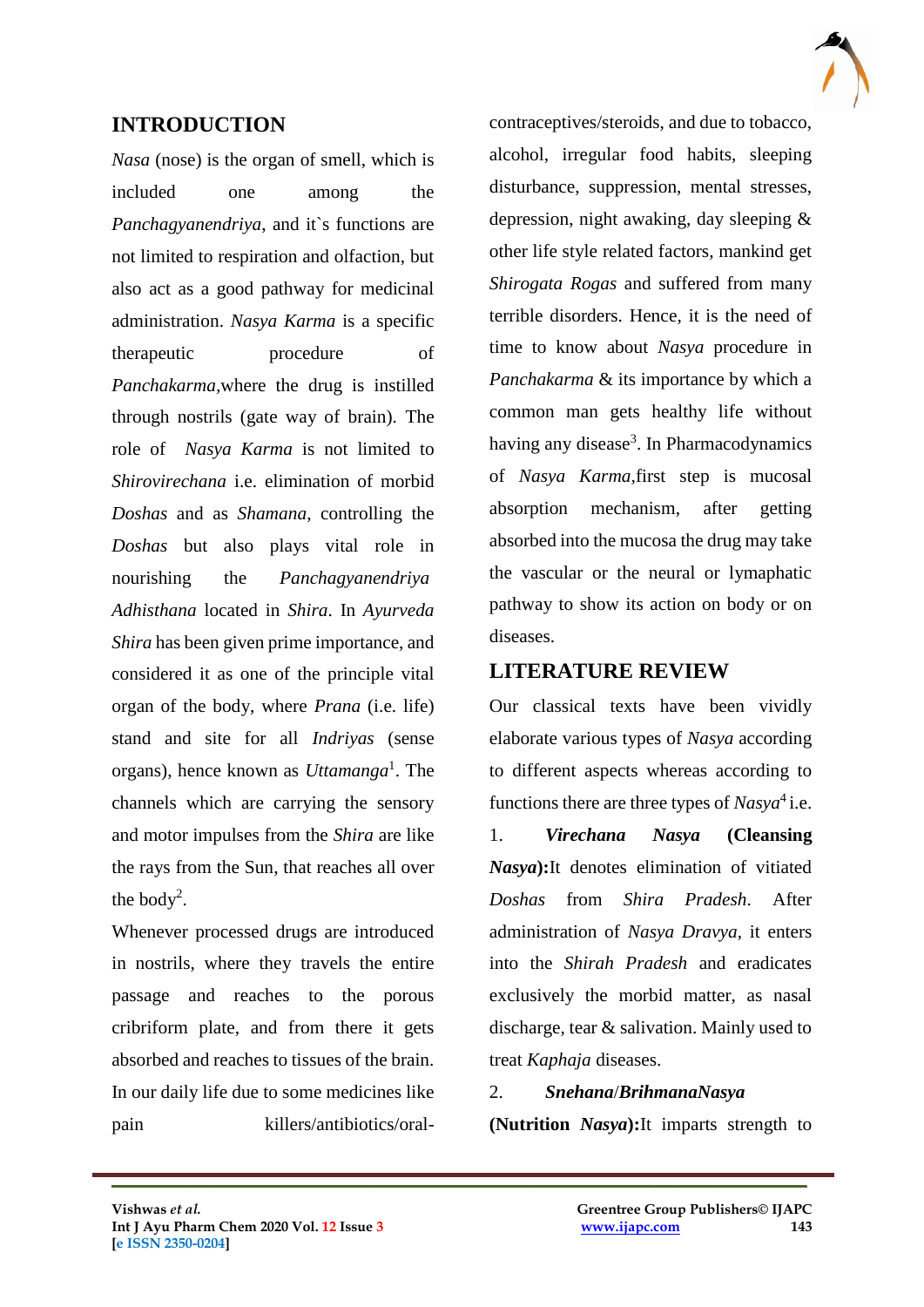

neck, shoulder and chest. Mainly given in *Vataja* disorders.

3. *Shamana Nasya* **(Palliative**  *Nasya***):** Used for the alleviation of *Doshas* situated in *Shirah*. *Shamana Nasya* is used according to *Doshas* which is aggravated in the body. It is mainly administered to treat *Pittaja* and *Raktaja* disorders.

The clear description regarding the pharmacodynamics of *Nasya Karma* is not available in *Ayurvedic* classics. According to *Acharya Charaka*, *Nasa* is the doorway of *Shirah*. The processed drug introduced through nose as *Nasya Dravya,* transports to the brain and removes morbid *Doshas*, which are producing the disease<sup>5</sup>. In *Astanga Samgraha* it is explained that *Nasa* being the gateway to *Shira*, the processed drug which instilled into the nostrils, transports to the *Shringataka Marma* by *Nasa Srotas* and spreads in the *Murdha Pradesh* (brain) taking root of *Netra* (eye), *Shrotra* (ear), *Kantha* (throat), *Siramukhas* (opening of the vessels) etc. and eradicates the morbid *Doshas* in supraclavicular region and eliminates them from the *Uttamanga<sup>6</sup>* . *Acharya Sushruta* has explained *Shringataka Marma* as a *Sira Marma* which is the union of *Siras* (blood vessels), are supplying to nose, ear, eye and tongue. It has been further pointed out that harmful impact on *Shringataka Marma*  results in sudden death<sup>7</sup>. Commentator Indu

of *Astanga Samgraha* opined *Shringataka Marma* as the inner side of middle part of the head i.e. "*Shiraso-Antarmaddhyam* ."Under the complications of *Nasya Karma, Acharya Sushruta* noted that the excessive *Virechana*(eliminative)*Nasya* may cause *Mastulunga* (CSF) to flow out to the nose<sup>8</sup>.

# **MATERIALS AND METHODS**

To explore the concept of *Ayurveda* and contemporary science concerning Pharmacodynamics of *Nasya Karma*, hence all materials are collected from *Ayurvedic* literature and commentaries, related supportive literatures & full texts articles and complied for better understanding the mode of action of therapeutic *Nasya Karma*.

### **DISCUSSION**

 $\mathcal{L}_\mathcal{L}$  , and the contribution of the contribution of the contribution of the contribution of the contribution of the contribution of the contribution of the contribution of the contribution of the contribution of

**Mode of action of** *Nasya-Karma***:** The medicines which are put into the nostril moves up to the *Shringataka Marma* and spreads to the interior of the head and the junctions where all the channels related to eye, ear and nose are situated together. The olfactory nerves are connected with limbic system which consist of amygdaloidal complex, hypothalamus and basal ganglia etc. (i.e. higher centres of brain), thus medicines which are administered to nostrils are transported to higher centres of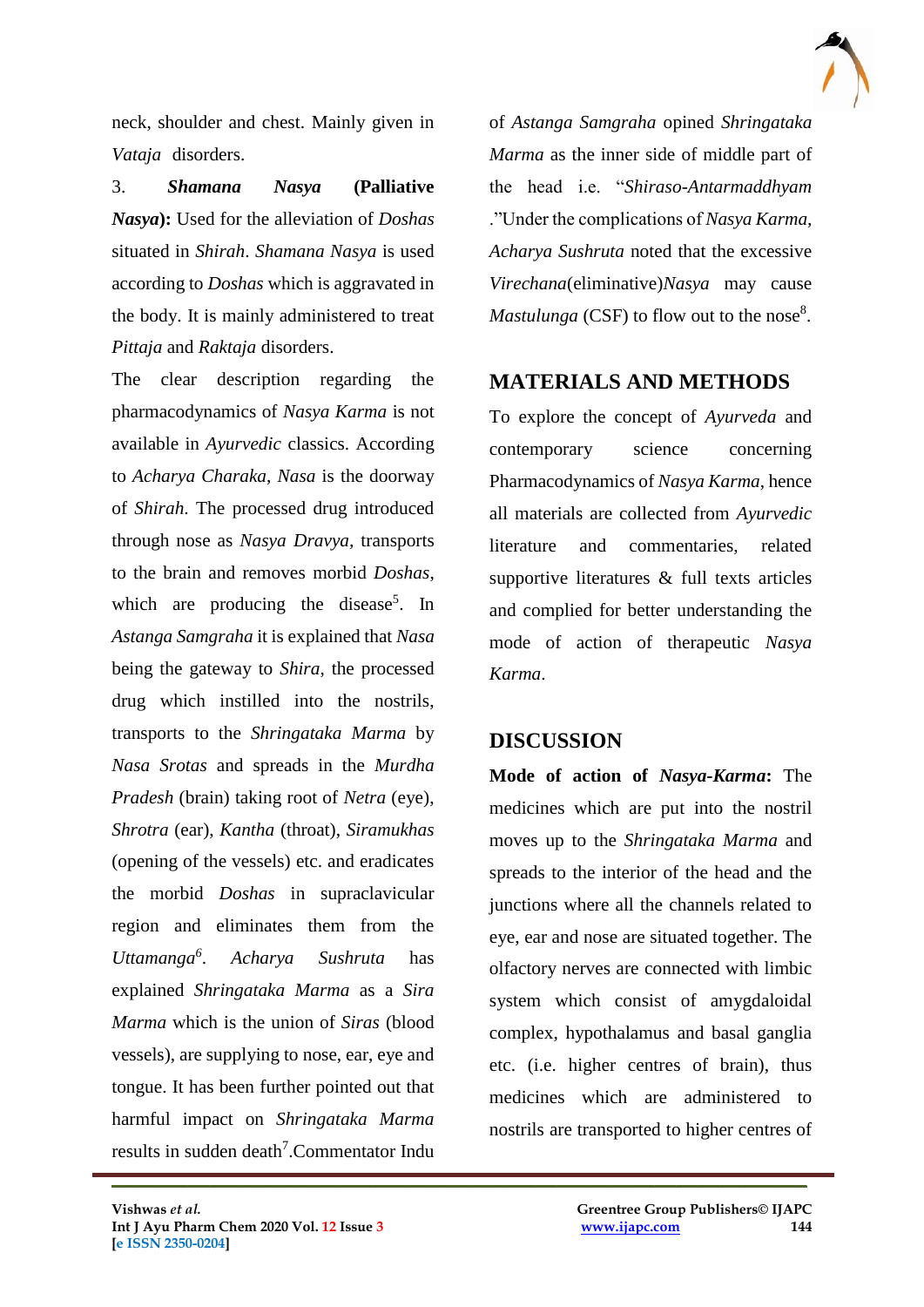

the brain and acts on nervous and endocrine system through regulating morbid *Doshas*. We can understand the mode of action of therapeutic *Nasya* procedure as: after the instillation of *Nasya Dravya* in nostrils, the lipid soluble substances diffuses through plasma membrane of nasal mucosa due to greater affinity of passive absorption and reaches to olfactory receptor cells & transports through olfactory nerve to olfactory bulb & olfactory tract and finally reaches to *Shringataka Marma*(main vital point situated on the surface of the brain corresponding to the nerve centres) and stimulates the nerve endings &transmitted to the central nervous system, which results scraping of morbid *Doshas* of head and extracts them out, leads to normalises the *Tridoshas*.

In the Pharmacodynamics of *Nasya Karma, Nasya Dravya* absorption by nasal mucosa is the first step. After getting absorbed into the mucosa the drug may take the vascular path or the neural path or lymphatic path to show its action, as explained:

**Mechanism of Drug Absorption, given through Nasal route:** The first step in transportation of drug through the mucus membrane of nasal cavity. The uncharged and large particles may find it more difficult to cross. Therefore several mechanisms have been proposed but the following two

mechanisms have been considered predominantly:

**The first mechanism** of absorption denotes an aqueous route of transport i.e. Paracellular route. This is a slow and passive route &there is an inverse log correlation between the molecular weight of water soluble compounds and intranasal absorption. Drugs with a molecular weight >1000 Daltons shows poor bioavailability.

**The second mechanism** denotes a lipoidal route i.e. transcellular route. The lipophilic drugs that show a rate dependency on their lipophilicity, are transported through this route. In this mechanism substances are transported by an active transport route via carrier mediated means or passage by the opening of tight junctions<sup>9</sup>.

## **Factors Influencing Nasal Drug Absorption:**

(1) Nasal physiological factors like blood flow, mucociliary clearance, enzymatic degradation, transporters and efflux systems.

(2) Physical and chemical properties of drugs like molecular weight, lipophilicity, pKa, stability, solubility.

(3) Formulation factors like pH, volume, concentration and viscosity of the formulation.

(4) Effect of drug administration methods like keeping the head in lowered position and retention of medicine in

 $\mathcal{L}_\mathcal{L}$  , and the contribution of the contribution of the contribution of the contribution of the contribution of the contribution of the contribution of the contribution of the contribution of the contribution of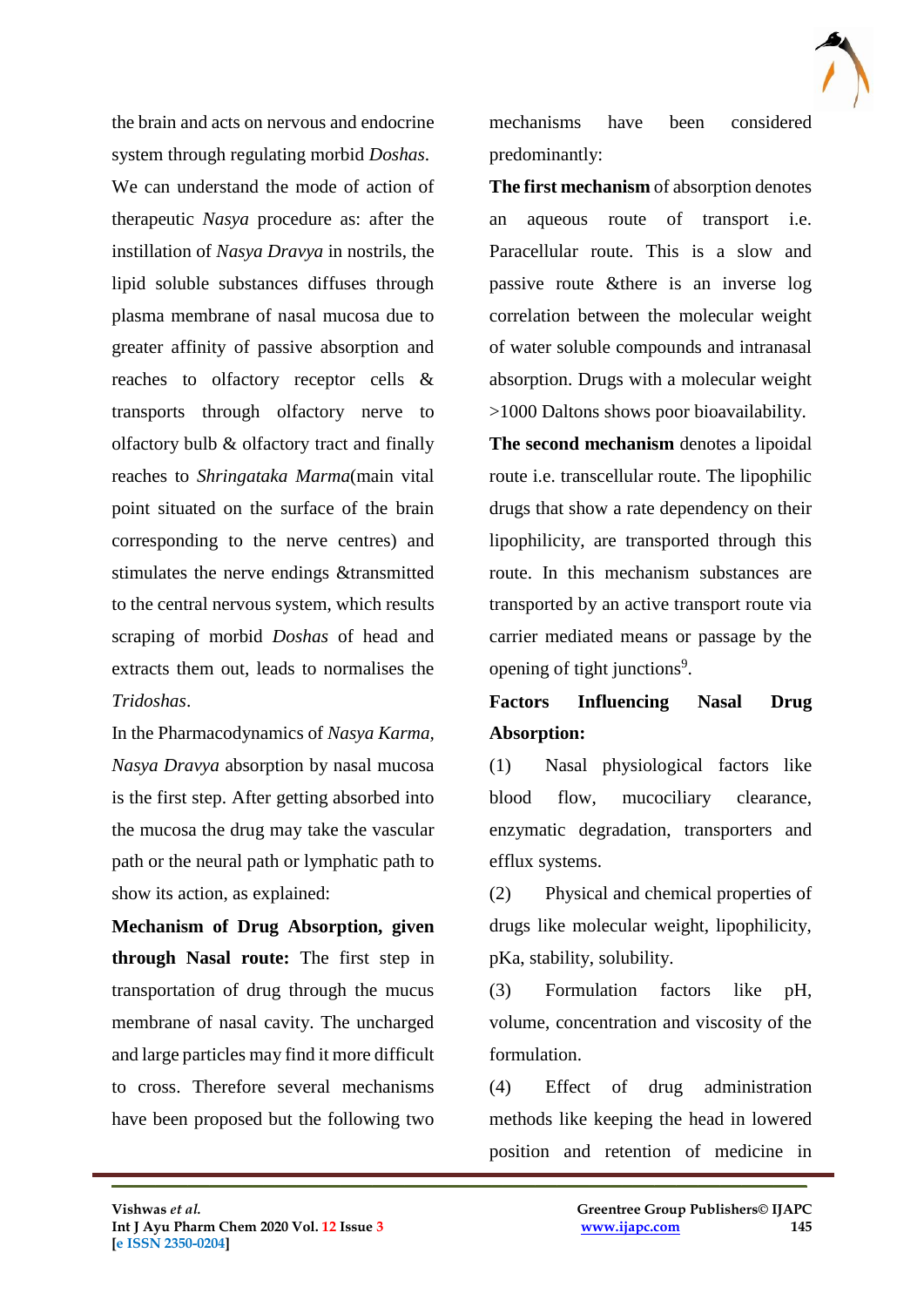

nasopharynx help in providing sufficient time for local drug absorption. Any liquid soluble substance has greater chance for passive absorption directly through the cell of lining membrane. On other hand, local *Abhayanga* and local *Swedana* also enhance the drug absorption.

**Mechanism of Transportation of Drug, after Absorption:** Intranasal route of drug administration is of great significance, as it is less time taking & easily applicable procedure and provide effective transportation of medications directly into CNS. There are three mechanisms for the nose-to-brain drug delivery; in which one is intracellular transport mediated route and two are extracellular transport mediated routes:

(1) Intracellular transport: Comparatively slow process, by which substances are taking hours for transport to the olfactory bulb. The olfactory nerve could uptake the molecules by such processes as endocytosis, which could pass to the olfactory bulb through axonal transport.

(2) Extracellular transport: There are two extracellular transport route, where they have been fast transportation of substances, which can occur within minutes of drug administration. In the **first** route, at first,substances could pass the gap between the olfactory nerves in the olfactory epithelium and consequently reached to the

 $\mathcal{L}_\mathcal{L}$  , and the contribution of the contribution of the contribution of the contribution of the contribution of the contribution of the contribution of the contribution of the contribution of the contribution of

olfactory bulb. And in the **second** route, substances may be passed along the trigeminal nerve to bypass the blood brain barrier. After reaching the olfactory bulb or trigeminal region,by diffusion process substances may pass into the region of brain,which may also forwarded by "perivascular pump" which is possessed by arterial pulsation. In addition intranasally introduced medications may also partly move to the CNS after the medications entered into the systemic circulation from the nose $10$ .

# **The later course of Drug Transversion can occur in these Ways:**

**(i)** By systemic Circulation **(ii)** By Neural pathway **(iii)**By Direct pooling into the intracranial region, which can be assumed by two paths, viz. (a) By Vascular path (b) By Lymphatic path.

**(ii) By Systemic Circulation:**Surface area of the nasal cavity is about  $160 \text{ cm}^2$ . However, the olfactory region is about 5 cm<sup>2</sup>; there are six arterial branches which supply the nasal cavity, making it a very suitable route for drug administration. The blood flowing in this region is get slightly more reabsorbed in the nasal vein, with an excess draining into the lymph vessels, making this region a very suitable route for medications delivery<sup>11</sup>. Nasal drugs absorption is influenced by blood flow rate, as it increases the amount of drug that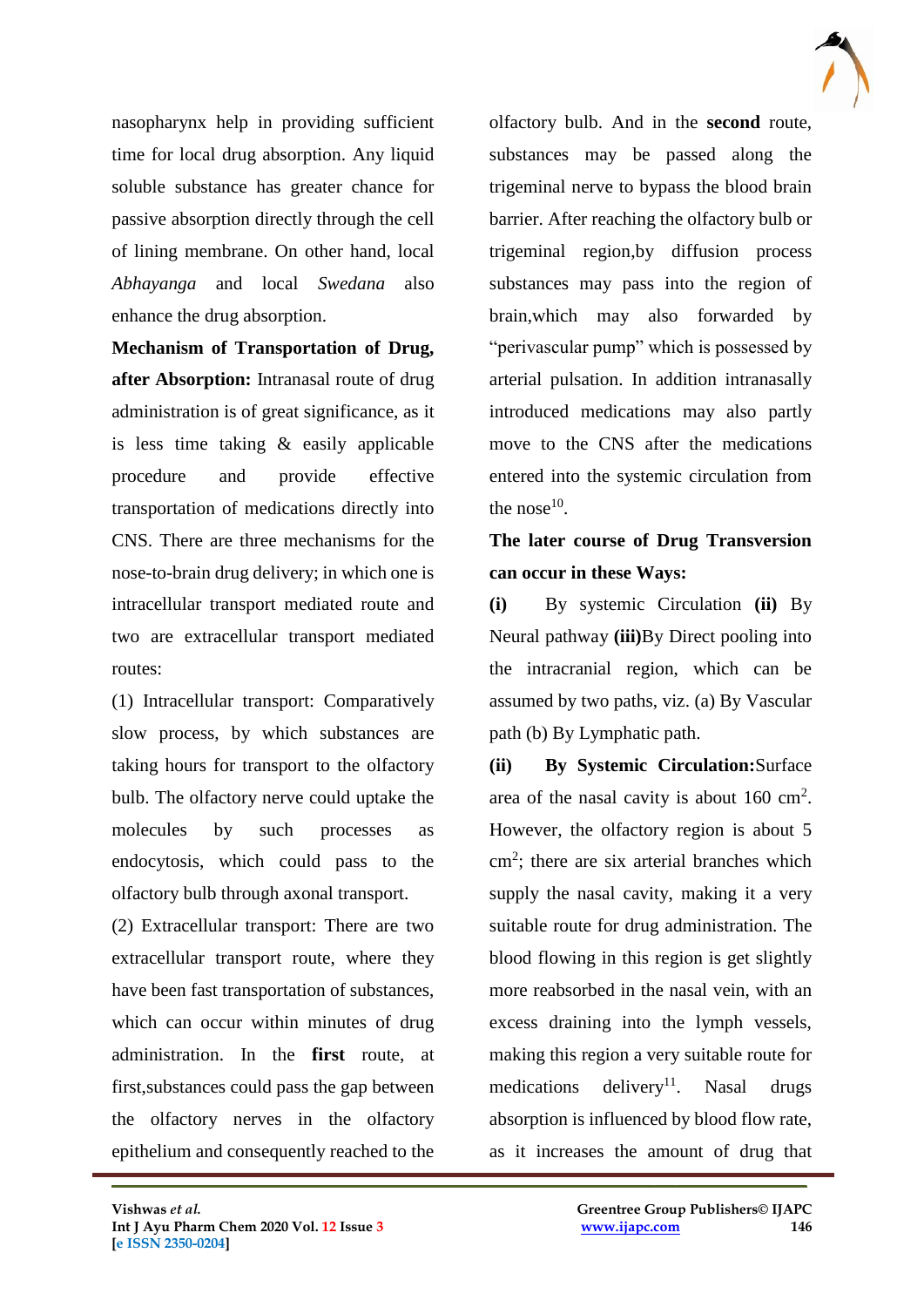

transports from the membrane, hence arriving the general circulation $^{12}$ .

**(iii) By Neural pathway:** Olfactory epithelium is located in the upper nasal cavity and contains olfactory cells which transverse the cribriform plate and extend up into the cranial cavity. When substances came in contact with mucosa, they are rapidly transported, passover blood brain barrier and rapidly achieving CSF level. Major divisions of olfactory tract leads directly to a portion of the amygdale known as corticomedial nuclei, that lie immediately beneath the cortex in the pyriform area of the temporal lobe.The olfactory nerve has close relation with the brain and connected with the limbic system. However, the drug administrated here, stimulates the higher centres of brain and shows action on regulation of endocrine and nervous system activity $13$ .

**(iii)**By direct pooling into the intracranial region:

**(a)Vascular Path** transportation through the pooling of nasal venous blood to the facial vein, just of the opposite entrance the inferior ophthalmic veins also pool into the facial vein, both facial and ophthalmic veins have no valves in between. So that, blood may drain on either side, that is to say the blood from facial vein can enter in cavernous sinus, in reverse direction. So that, pooling of blood from nasal veins to

venous sinuses is more likely in the head lowered position due to gravity. On these lines, the absorption of substances into meninges and related parts of intracranial organs, is a worth considering point. Moreover, the modern scholars have noted that the infective thrombosis of the facial vein may lead to infection of the meninges easily through this path.

**(b)Lymphatic path**,drug transportation by this pathway, can reach direct into the CSF as it is known that the arachnoid matter sleeve is extended to the nasal submucosal area along with olfactory nerve. Experiments have shown that the dye injected to arachnoid matter has caused coloration of nasal mucosa within seconds and vice versa also $^{14}$ .

According to the above discussion, we could be say that the procedures, postures & conducts explained for *Nasya Karma* are of vital importance in drug absorption & transportation. The facts discussed here are also convincing us about the definite effect of therapeutic *Nasya* procedure on the neuro-vascular function, neuro-endocrine level and neuro-psychological levels are as follows:

**Effect on Neuro-Vascular Function:** The head lowering position (and elevation of lower limbs) and fomentation of face; these procedures seem to have an impact on the blood circulation of head. By fomentation

 $\mathcal{L}_\mathcal{L}$  , and the contribution of the contribution of the contribution of the contribution of the contribution of the contribution of the contribution of the contribution of the contribution of the contribution of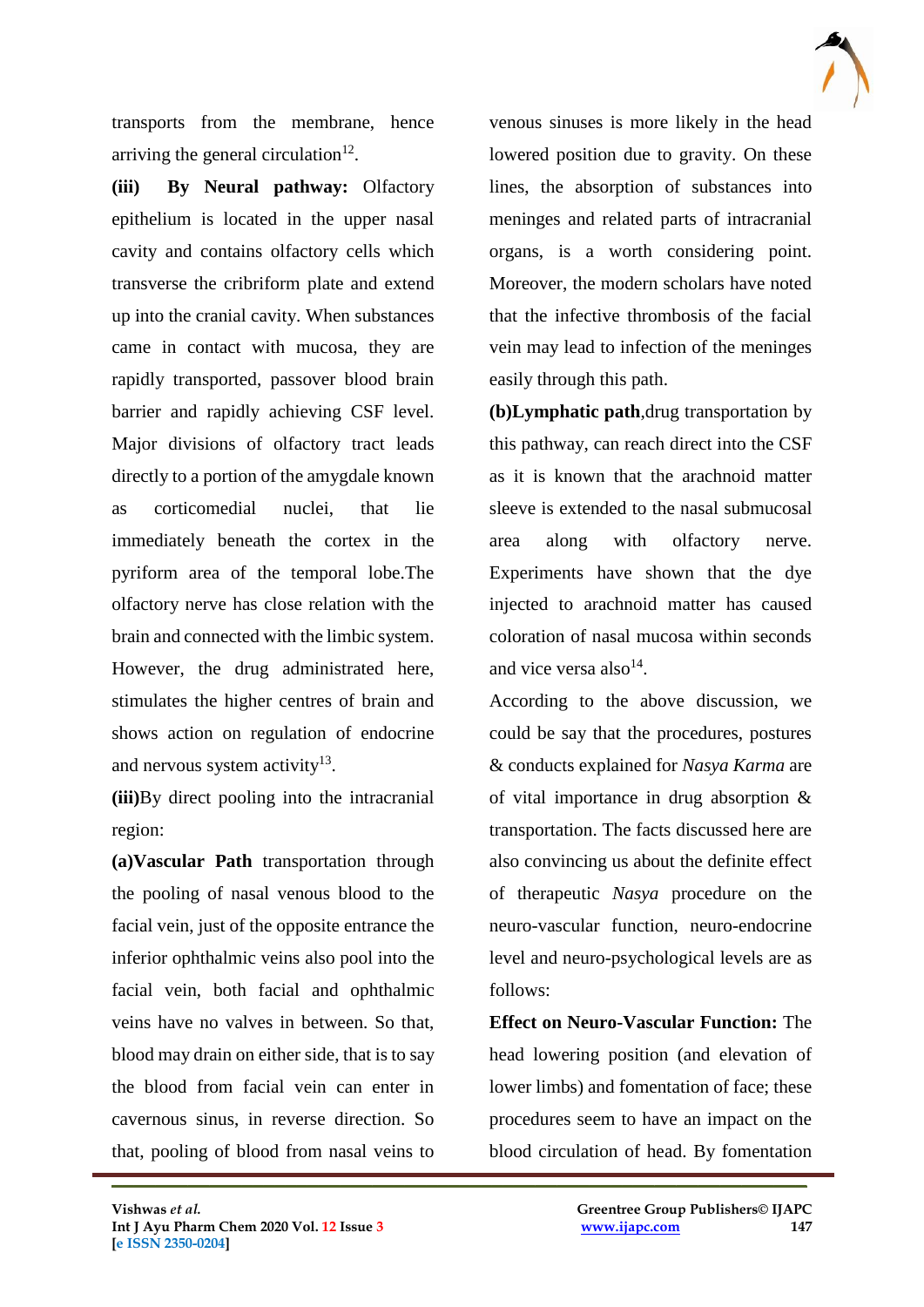

the efferent vasodilator nerves on the superficial surface of the face are stimulated and increasing blood flow to the brain i.e. momentary hyperaemia. This causes extra perfusion of blood in the brain. From these evidences it can be stated that the modus operandi of *Nasya Karma* has a definite impact on central neurovascular system & likely to decrease the blood brain barrier to enable certain drug absorption in the brain tissues $^{14}$ .

**Effect on Neuro-Endocrine level:** The peripheral olfactory nerves are chemoreceptor in nature. There are adjacent nerves called as terminal nerves which run along the olfactory nerves. These nerves are connected with limbic system of the brain including hypothalamus<sup>15</sup>. Moreover, hypothalamus is considered to be responsible for integrating the functions of endocrine & the nervous system. The stimulation of olfactory nerves, caused stimulation in certain cells of hypothalamus and amygdaloid complex, but the nature of the effects is not properly understood. It is understood that just like primitive mammals, man also responds to the language of smell in the environment<sup>16</sup>.

**Effect on Neuro-Psychological levels:**  The Limbic system is also concerned with behavioural aspects, it also has control over endocrine secretions. Thus,certain medications delivered through nasal route

 $\mathcal{L}_\mathcal{L}$  , and the contribution of the contribution of the contribution of the contribution of the contribution of the contribution of the contribution of the contribution of the contribution of the contribution of

may have an impact on immediate Psychological functions by acting on limbic system through olfactory nerves<sup>16</sup>.

#### **CONCLUSION**

Nose is the entrance of head, and the systematically performed therapeutic *Nasya* procedure, have been important role in curing and preventing a number of disorders pertaining to the head. *Nasya Karma* is improving the neurovascular, endcrinal and psychological functions by scraping out, as well as balancing the morbid *Doshas* of the head. So the pharmacodynamics of therapeutic *Nasya Karma* is easily concluded as per classics and modern scientific parlance, through absorption mechanism, transportation after absorption and then it`s effect on different systemic activity and on the disease.